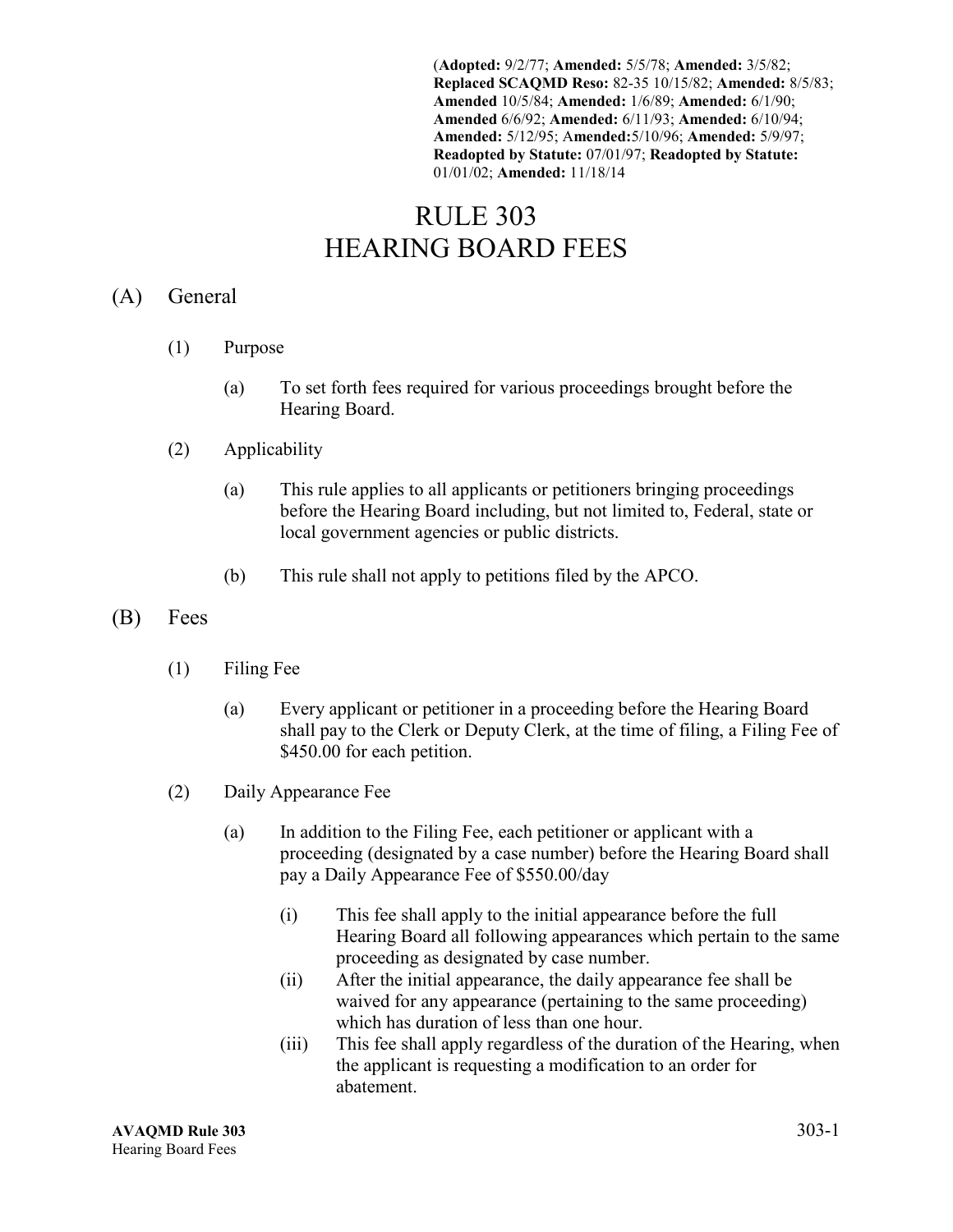- (iv) This fee does not apply to single member hearings provided pursuant to Health & Safety Code §§ 40824, 40285, 42351.5 or 42359.5.
- (3) Publication Fees
	- (a) Upon demand and in addition to the payment of the foregoing fees, every petitioner for relief which requires published notice shall pay a fee to cover the actual cost of publication(s) of notice of hearing.
- (4) Group Variance Fees
	- (a) Each petitioner included in a petition for a group variance shall pay the Filing Fee and the Excess Emissions Fee.
	- (b) The Daily Appearance Fee and the Publication Fee shall be totaled and divided equally among the petitioners.
- (5) Transcript Fees
	- (a) Any person requesting a transcript of the hearing shall pay the cost of such transcript. The parties to hearings and prehearing proceedings may be directed by the Hearing Board to pay the cost of transcripts necessary for the Hearing Board's determination of the matter, in such proportion as the Hearing Board may order.
- (6) Excess Emissions Fee
	- (a) Each applicant or petitioner for a variance shall pay to the Clerk or Deputy Clerk of the Hearing Board, in addition to the Filing Fee and the Daily Appearance Fees, an Excess Emissions Fee based on the total weight of emissions discharged, per source or product.
		- (i) This fee shall be calculated in accordance with the schedule set forth in Table I.
		- (ii) Where the total weight of emissions discharged cannot be easily calculated, the petitioner shall work in concert with District staff to establish the amount of excess emissions to be paid. In cases where District staff determines calculations or estimations cannot be made, the petitioner shall pay the Minimum Excess Emission Fee.
		- (iii) In the event that more than one rule and/or permit condition limiting the discharge of the same contaminant is violated, the excess emissions fee shall consist of the fee which results in the payment of the greatest sum. For the purposes of this subsection, opacity rules and particulate mass emissions shall not be considered rules limiting the discharge of the same contaminant.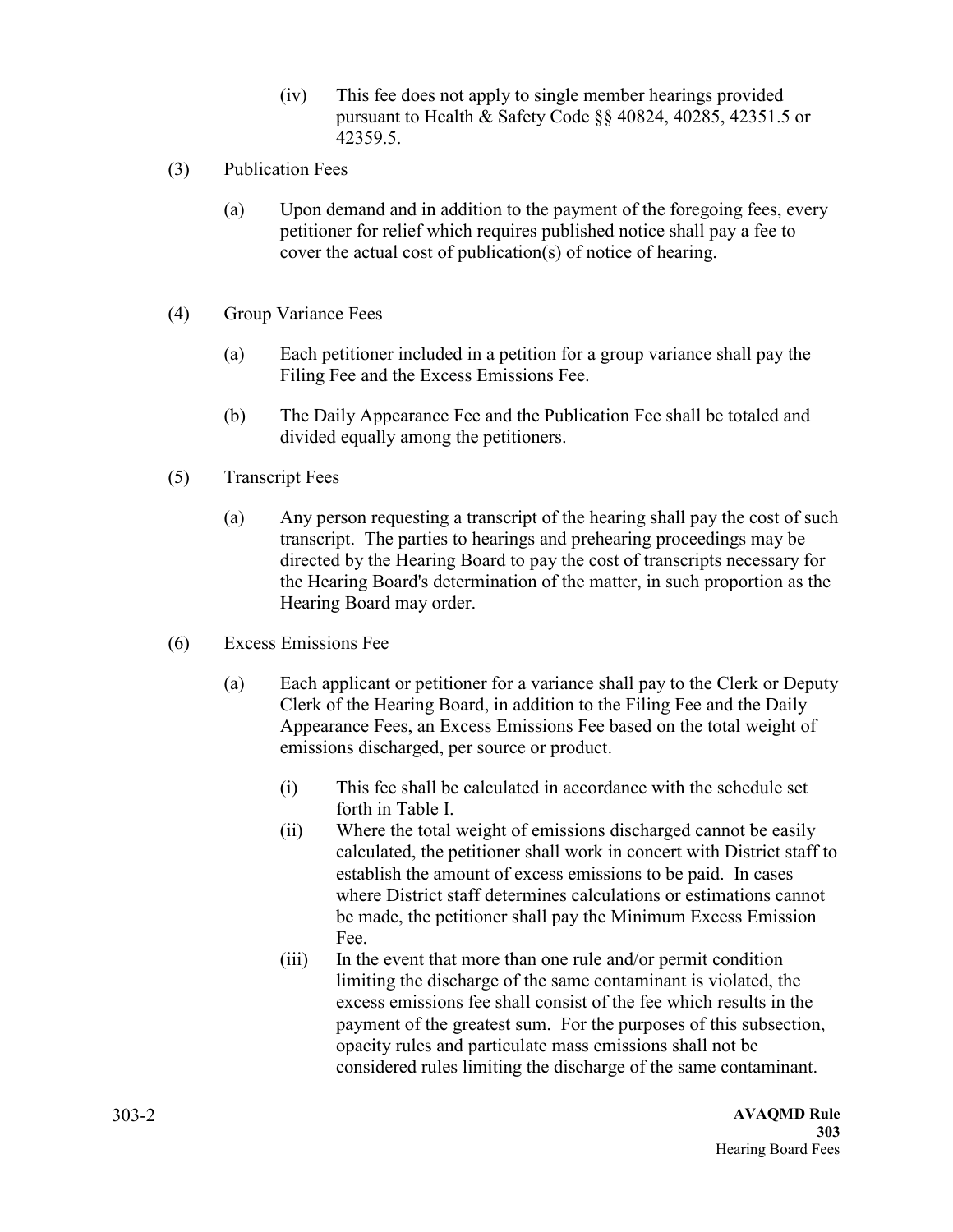- (iv) The excess emissions fee shall be calculated by the petitioner based upon the requested number of days of operation under variance multiplied by the expected excess emissions.
- (v) If the amount of the excess emissions fee is less than the Minimum Excess Emission Fee the applicant or petitioner shall pay the higher amount.
- (vi) The Hearing Board may adjust the Excess Emission Fee based on evidence regarding emissions presented at the time of the hearing.
- (vii) The provisions of this subsection shall apply only to those rules or permit conditions that specify quantitative emission limits.
- (b) Excess Visible Emissions Fee
	- (i) Each applicant or petitioner for a variance from Rule 401-*Visible*  Emissions or Health and Safety Code Section 41701 shall pay to the Clerk or Deputy Clerk of the Hearing Board, in addition to the Filing Fee, the Daily Appearance Fee, and any other applicable Excess Emissions Fee, a Visible Emissions Fee based on the difference between the percent opacity allowed by Rule 401- *Visible Emissions* and the percent opacity of the emissions allowed from the source or sources operating under the variance, in accordance with the schedule set forth in Table II.
	- (ii) In the event that an applicant or petitioner is exempt from the provisions of Rule 401*-Visible Emissions*, the applicant or petitioner shall pay a Visible Emissions Fee calculated as described hereinabove, but such fee shall be calculated based upon the difference between the opacity allowed under the variance and the opacity allowed under the provisions of Health and Safety Code Section 41701, in accordance with the schedule set forth in Table II.
	- (iii) The Excess Visible Emission Fee shall be calculated by the petitioner based upon the requested number of days of operation under variance multiplied by the expected excess visible emissions.
	- (iv) The Hearing Board may adjust the Excess Visible Emissions Fee based on evidence regarding emissions presented at the time of the hearing.
- (c) Minimum Excess Emission Fee.
	- (i) When a variance is granted from a rule or rules which limit the discharge of air contaminants, an excess emissions fee shall be imposed upon and remitted by the source. The excess emissions fee remitted, regardless of calculations, shall be no less than \$100.00 per day, per source.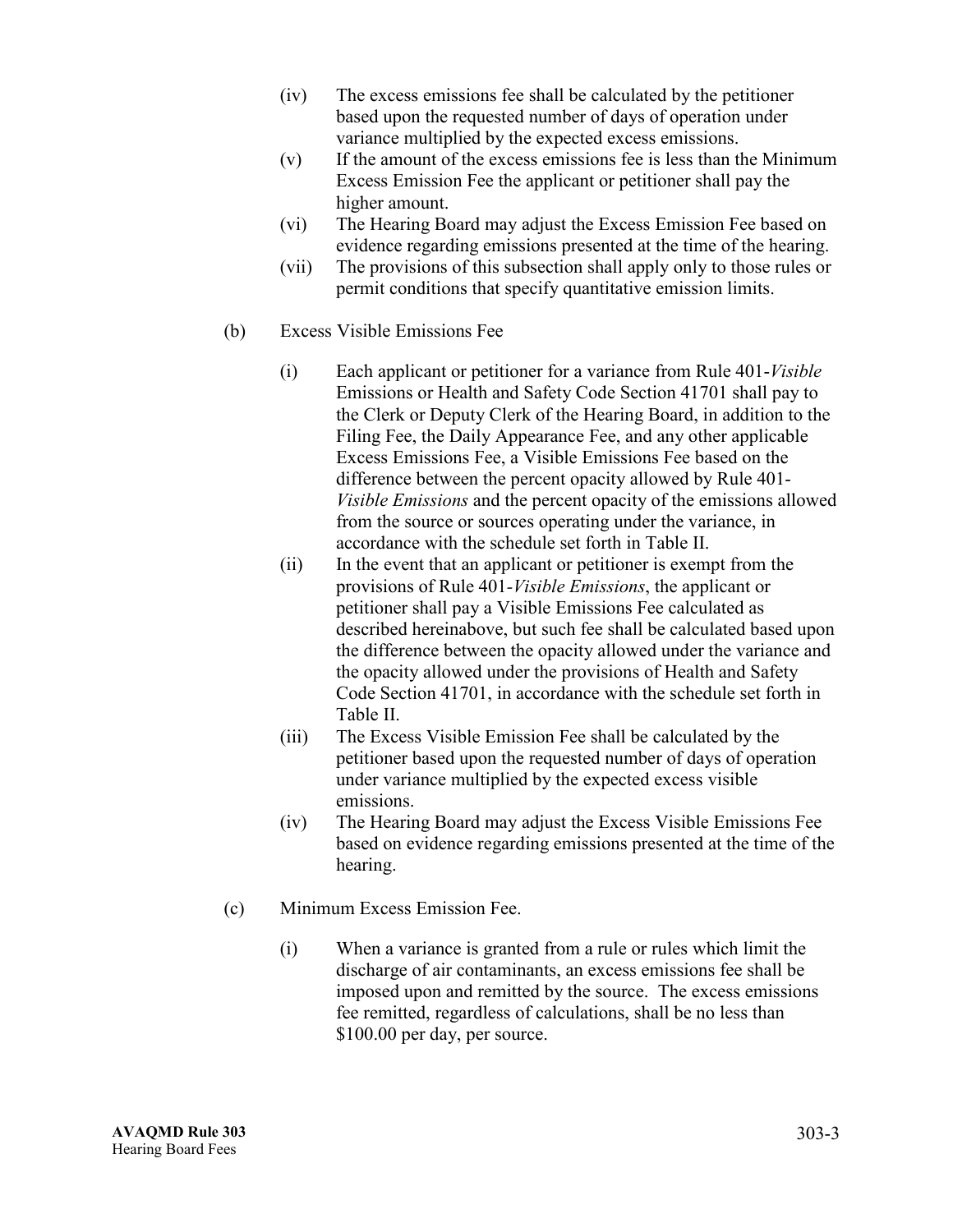## (C) Payments, Adjustments and Refunds

- (1) Adjustment of Fees
	- (a) If after the term of a variance for which emissions fee have been paid, petitioner can establish, to the satisfaction of the APCO, that the emissions were actually less than those upon which the fee was based, or the Excess Emissions Fee calculations are otherwise incorrect, a pro rata refund shall be made.
		- (i) If the adjusted Excess Emissions Fee is less than the Minimum Excess Emission Fee then the applicant or petitioner shall pay the higher amount, unless otherwise ordered by the Hearing Board.
- (2) Discretionary Powers
	- (a) Any person may allege that payment of any of the fees within this rule, excluding publication fees, will cause an unreasonable hardship and may be excused from payment of such fees or a portion of such fees by order of the Hearing Board if the Board in its discretion determines after hearing evidence thereon that payment of such fees would cause financial or other unreasonable hardship to the petitioner.
- (3) Emission Fee Refund
	- (a) In the event that the petition is withdrawn or the variance is not granted, petitioner shall be entitled to a full refund of the unused excess emissions fees.
- (4) Fee Payment
	- (a) Filing Fees are due upon the filing of the petition.
	- (b) Daily Appearance Fees and Publication Fees and Transcript are due and payable within fifteen (15) days of notification of the amount due. Petitioners shall be notified in writing of the amount due*.*
	- (c) Excess Emissions Fees, Excess Visible Emissions Fees and Minimum Excess Emissions Fees as calculated on the petition or ordered by the Hearing Board at the variance Hearing, are due and payable within fifteen (15) days of the granting of the variance.
	- (d) Adjustments increasing the amount of the Excess Emissions Fee, Excess Visible Emission Fee or Minimum Excess Emission Fee, following District staff's verification of the emissions are due and payable within fifteen (15) days of notification of the amount due. Petitioners shall be notified in writing of the amount due.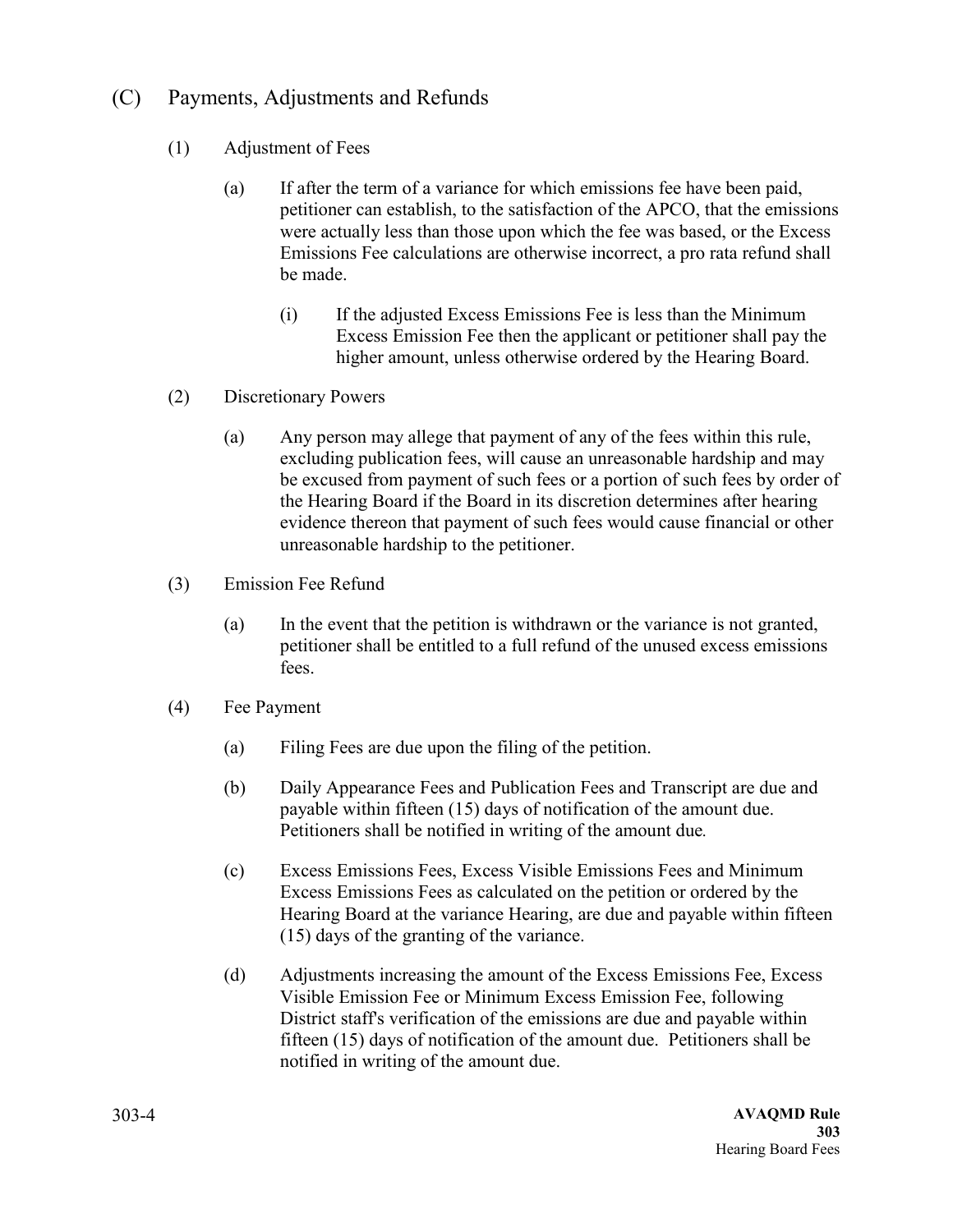- (e) Notification may be given by personal service or by deposit, postpaid, in the United States mail and shall be due fifteen (15) days from the date of personal service or mailing.
- (f) For the purpose of this rule, the fee payment shall be considered to be received by the District if it is postmarked by the United States Postal Service on or before the expiration date stated on the billing notice. If the expiration date falls on a Saturday, Sunday, or a state holiday, the fee payment may be postmarked on the next business day following the Saturday, Sunday, or the state holiday with the same effect as if it had been postmarked on the expiration date.
- (g) Invalidation for Failure to Pay Fees
	- (i) Failure to pay any fee when due shall automatically invalidate the variance.
- (h) Request for Time Extension of Payment Due
	- (i) Whenever this rule requires fees to be paid by a certain date, in order to avoid invalidation of a variance or refusal of acceptance of other petitions, the petitioner may, for good cause, request the APCO to grant an extension of time, not to exceed ninety (90) days, within which the fees shall be paid. Any request for extension of time shall be presented in writing, and accompanied by a statement of reasons why the extension should be granted.
- (i) Service Charge for Returned Check
	- (i) Any person who submits a check to the District on insufficient funds or on instructions to stop payment on the check, absent an overcharge or other legal entitlement to withhold payment, shall be subject to a \$25.00 service charge.
- (5) Filing Fee Refunds
	- (a) The Filing Fee or a portion of the Filing Fee may be refunded to the petitioner in the following circumstances:
		- (i) When the Hearing Board reverses the decision of the APCO in an appeal from denial or a conditional approval of a permit to construct or a permit to operate.
		- (ii) When the petition is withdrawn, and the petitioner notifies the Clerk of the Hearing Board in writing not less than four (4) days prior to the scheduled appearance, or the hearing is not held for any other reason, the petitioner shall be entitled to a refund of fifty percent (50%) of the filing fee.
- (6) Waiver of Fees
	- (a) All fees associated with this rule shall be waived for any petition for a variance filed as the result of any event declared to be a "state of emergency" by the local, state, or federal authorities.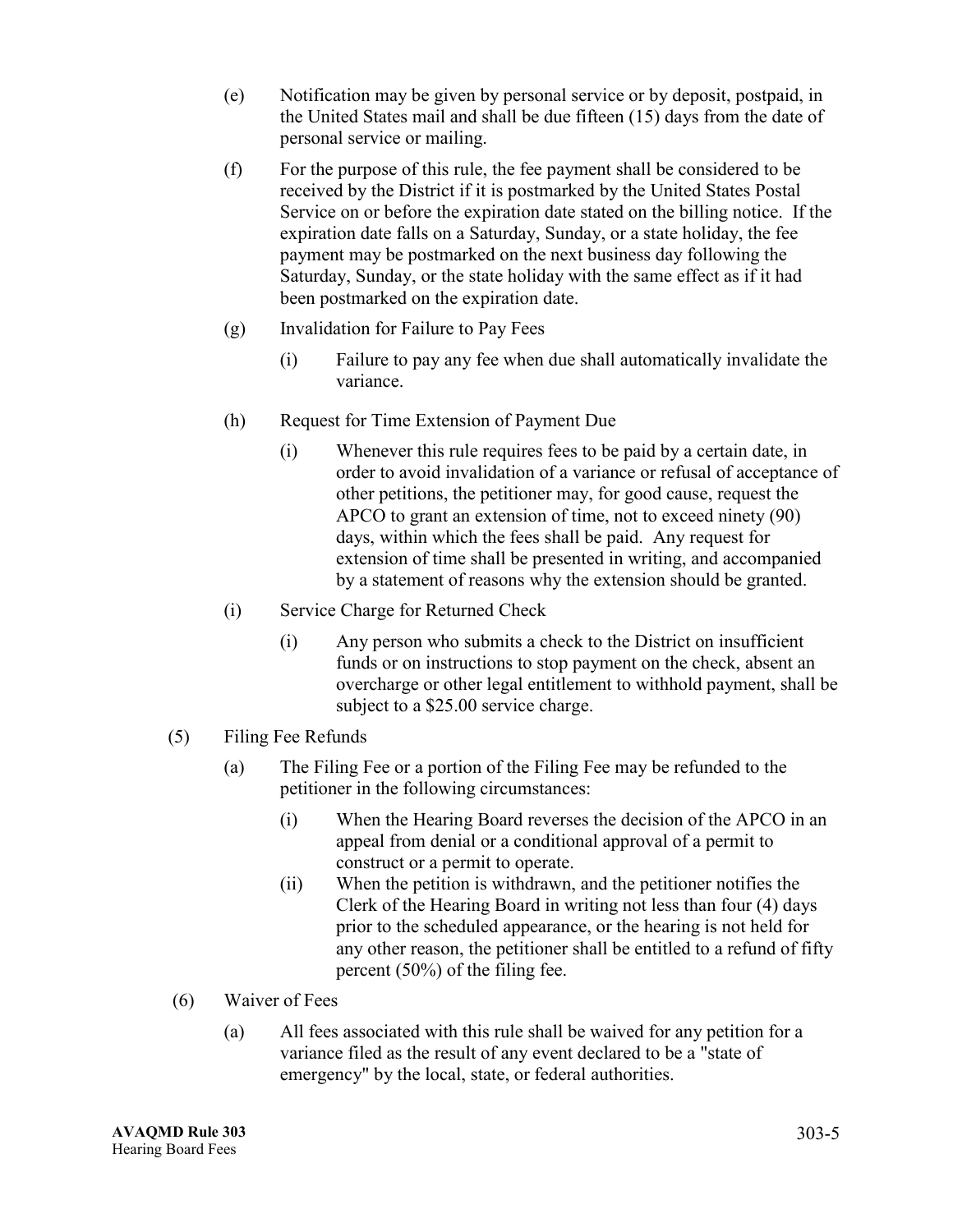#### **TABLE I SCHEDULE OF EXCESS EMISSIONS FEES**

| <b>Air Contaminants</b>                                      | <b>Dollars Per Ton</b> |
|--------------------------------------------------------------|------------------------|
| Organic gases, except methane and<br>those containing sulfur | \$750.00               |
| Carbon Monoxide                                              | \$6.60                 |
| Oxides of nitrogen (expressed as<br>nitrogen dioxide)        | \$750.00               |
| Gaseous sulfur compounds<br>(expressed as sulfur dioxide)    | \$466.60               |
| Particulate matter                                           | \$750.00               |

| <b>Toxic Air Contaminants</b>                         |        |
|-------------------------------------------------------|--------|
|                                                       |        |
| Asbestos                                              | \$3.00 |
| Benzene                                               | \$1.00 |
| Cadmium                                               | \$3.00 |
| Carbon tetrachloride                                  | \$1.00 |
| Chlorinated dioxins and dibenzofurans (15<br>species) | \$5.00 |
| Ethylene dibromide                                    | \$1.00 |
| Ethylene dichloride                                   | \$1.00 |
| Ethylene oxide                                        | \$1.00 |
| Formaldehyde                                          | \$0.21 |
| Hexavalent chromium                                   | \$4.00 |
| Methylene chloride                                    | \$0.05 |
| Nickel                                                | \$2.00 |
| Perchloroethylene                                     | \$0.21 |
| 1,3-Butadiene                                         | \$3.00 |
| Inorganic arsenic                                     | \$3.00 |
| Beryllium                                             | \$3.00 |
| Polynuclear aromatic hydrocarbons (PAH)               | \$3.00 |
| Vinyl chloride                                        | \$1.00 |
| Lead                                                  | \$1.00 |
| 1,4-Dioxane                                           | \$0.21 |
| Trichloroethylene                                     | \$0.10 |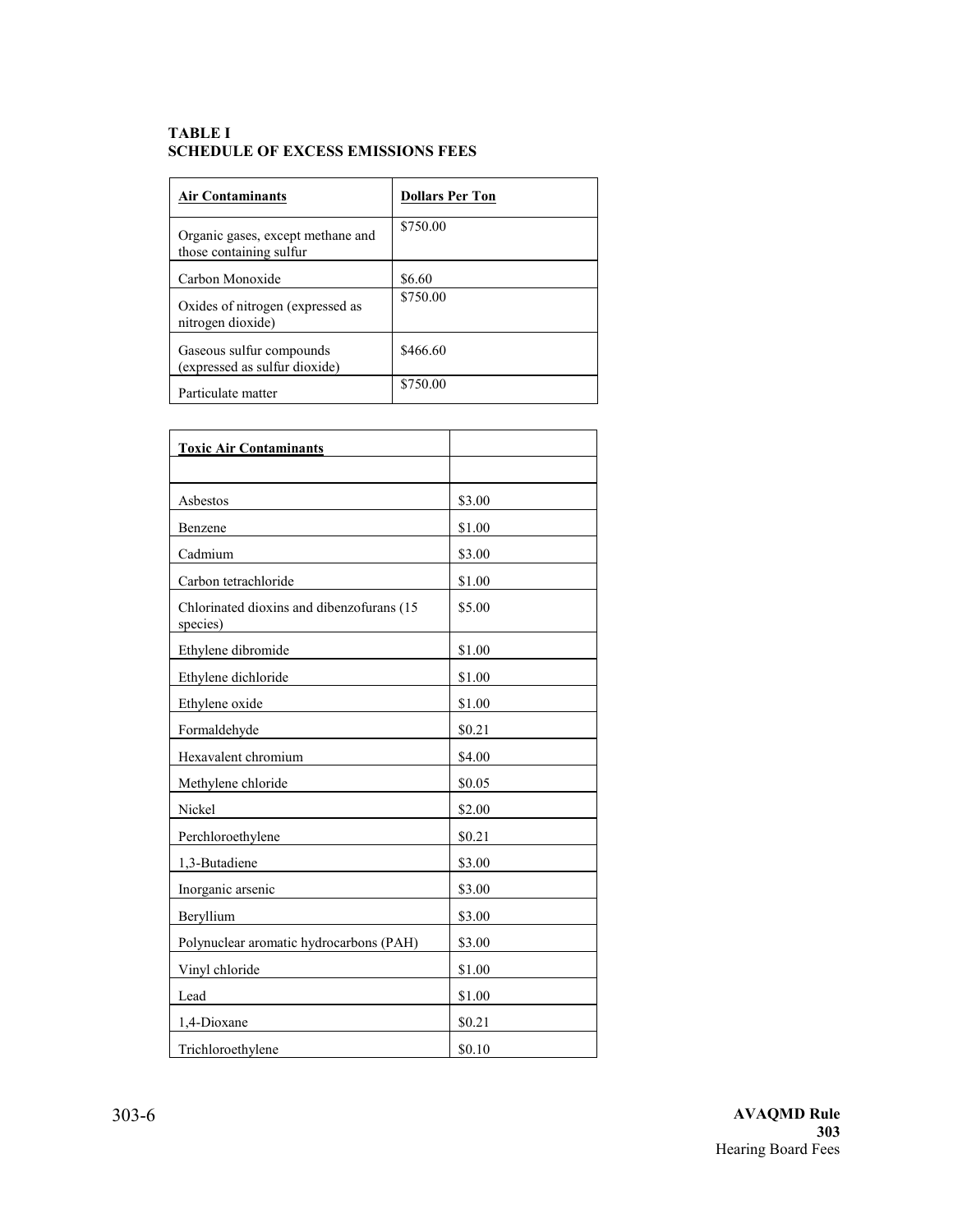### **TABLE II SCHEDULE OF EXCESS VISIBLE EMISSION FEE**

For each source with opacity emissions in excess of twenty percent (20%), but less than forty percent (40%) (where the source is in violation of Rule 401-*Visible Emissions*), the fee is calculated as follows:

Fee = (Opacity\* equivalent - 20) x number of days allowed in variance x \$1.10.

For each source with opacity emissions in excess of forty percent (40%) (where the source is in violation of Rule 401 and California Health and Safety Code Section 41701), the fee is calculated as follows:

Fee = (Opacity\* equivalent - 40) x number of days allowed by variance x \$1.10.

• Where "Opacity" equals maximum opacity of emissions in percent (not decimal equivalent) allowed by the variance. Where the emissions are darker than the degree of darkness equivalent to the allowed Ringelmann number, the percentage equivalent of the excess degree of darkness shall be used as "opacity."